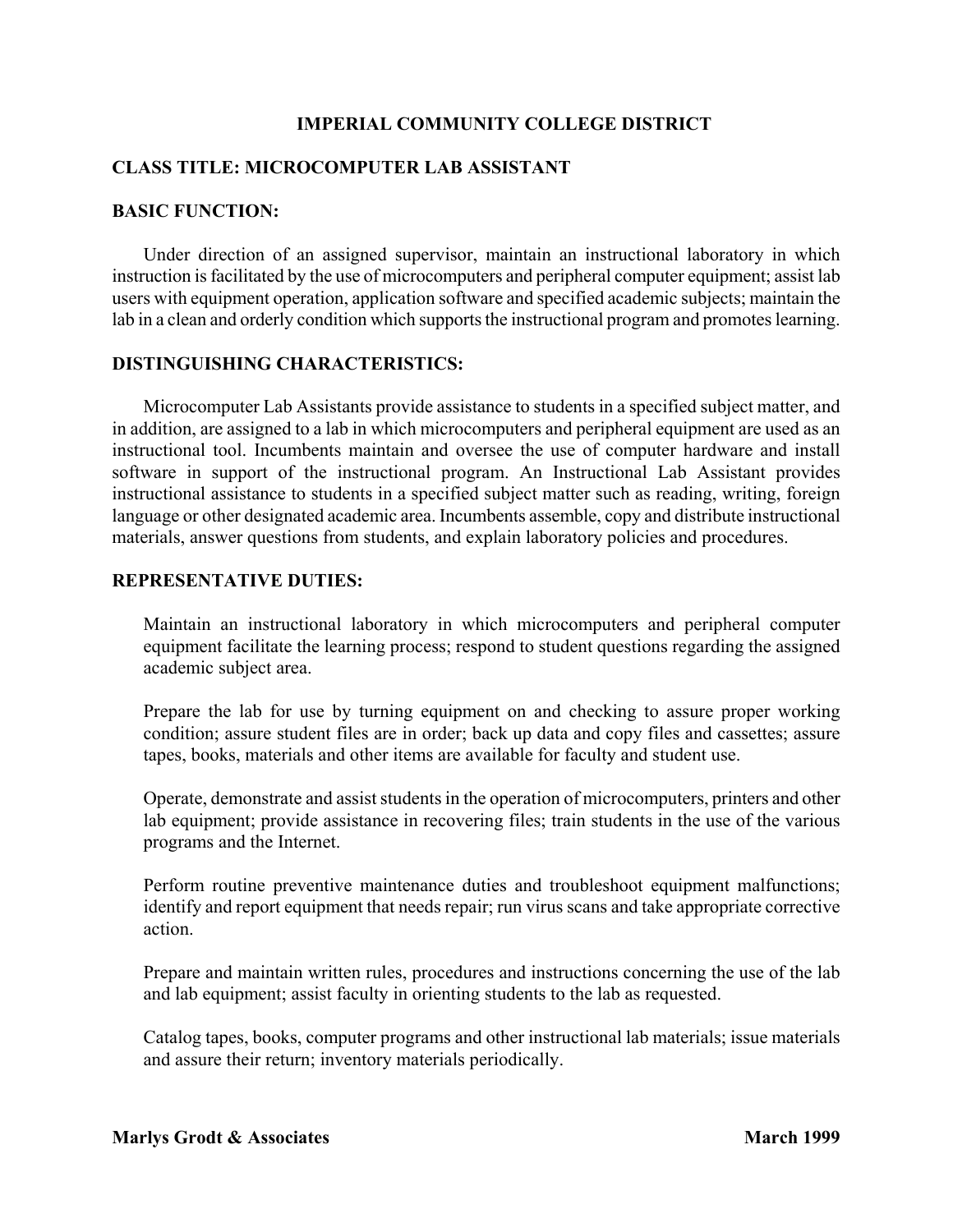# **Microcomputer Lab Assistant (continued)**

Maintain records of student lab use and prepare reports for instructors as requested; maintain sign-in records and tabulate time spent in the lab; prepare lists and reports of student enrollment, progress and activities for faculty and administrative offices; enroll students in classes and labs as assigned.

Maintain a clean and orderly laboratory environment and provide for appropriate lab security.

Train and provide work direction to student workers.

Perform related duties as assigned.

# **KNOWLEDGE AND ABILITIES:**

KNOWLEDGE OF:

Operation of microcomputers and related peripheral equipment.

Instructional methods used in a specified academic subject area.

Operating procedures and practices appropriate to an instructional computer laboratory.

Oral and written communication skills.

Interpersonal skills using tact, patience and courtesy.

Instructional methods used to assist students in the use of microcomputers and applications software.

Recordkeeping techniques.

Principles of training and work direction.

### ABILITIES:

Operate computers, printers, and other computer peripheral equipment used to facilitate learning in an instructional lab environment.

Install software including upgrades and enhancements.

Maintain, adjust and troubleshoot malfunctioning microcomputer equipment.

 Assist students and provide instruction in the use of microcomputer equipment in an instructional lab environment.

Interact with instructors and students to promote an effective learning environment.

Organize and oversee computer laboratory operations.

Respond to student questions regarding a specified academic subject area.

Work cooperatively with others.

Understand and follow oral and written directions.

Maintain the microcomputer lab in a clean and orderly condition.

Communicate effectively both orally and in writing.

**EDUCATION AND EXPERIENCE:** Any combination equivalent to: graduation from high school including or supplemented by coursework in a specified subject area and one year of experience operating computers in an instructional environment.